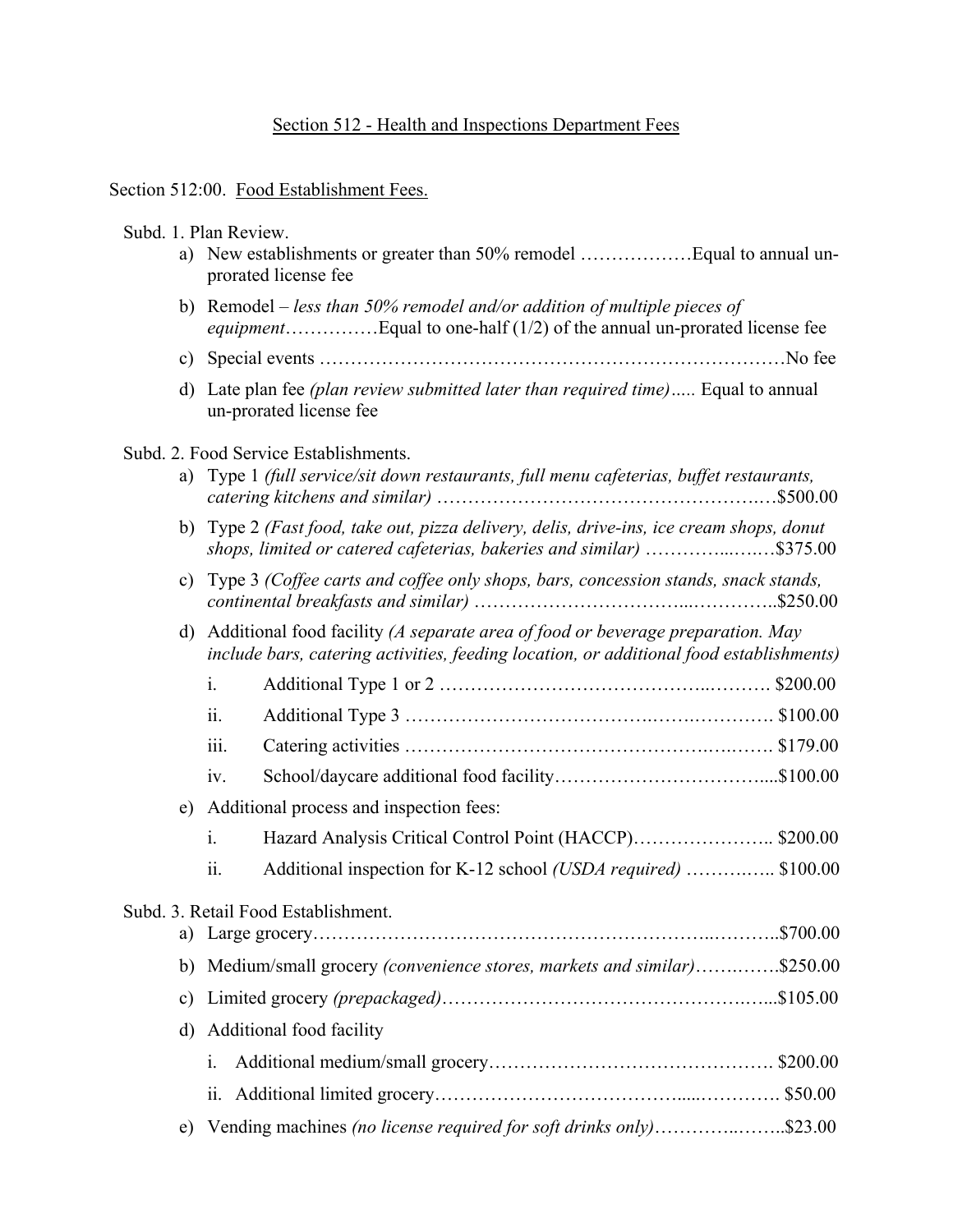|    | Subd. 4. Temporary Food Establishments.                                      |  |
|----|------------------------------------------------------------------------------|--|
|    |                                                                              |  |
|    | b) Mobile food unit – Limited <i>(prepackaged or uncut produce)</i> \$100.00 |  |
|    |                                                                              |  |
|    |                                                                              |  |
| e) | Seasonal stand – Limited (prepacked, limited prep) \$100.00                  |  |
| f) | Seasonal stand – Full <i>(cooking, extensive holding, etc.)</i> \$200.00     |  |
| g) |                                                                              |  |
|    |                                                                              |  |

Section 512:01. Manufactured Home Park Fees.

| Subd. 1. Plan review fee for new or remodeled park.                            |  |
|--------------------------------------------------------------------------------|--|
|                                                                                |  |
|                                                                                |  |
| Subd. 2. Annual license fee.                                                   |  |
|                                                                                |  |
|                                                                                |  |
|                                                                                |  |
| d) Per dwelling located within and owned by the manufactured home park\$155.00 |  |

Section 512:02. Recreational Camping Area fees.

| Subd. 1. Plan review fee for new or remodeled Recreational Camping Area. |  |
|--------------------------------------------------------------------------|--|
|                                                                          |  |
|                                                                          |  |
| Subd. 2. Annual license fee.                                             |  |
|                                                                          |  |
|                                                                          |  |
|                                                                          |  |
|                                                                          |  |

# Section 512:03. Youth Camp Fees.

| Subd. 2. Annual License fee. |  |
|------------------------------|--|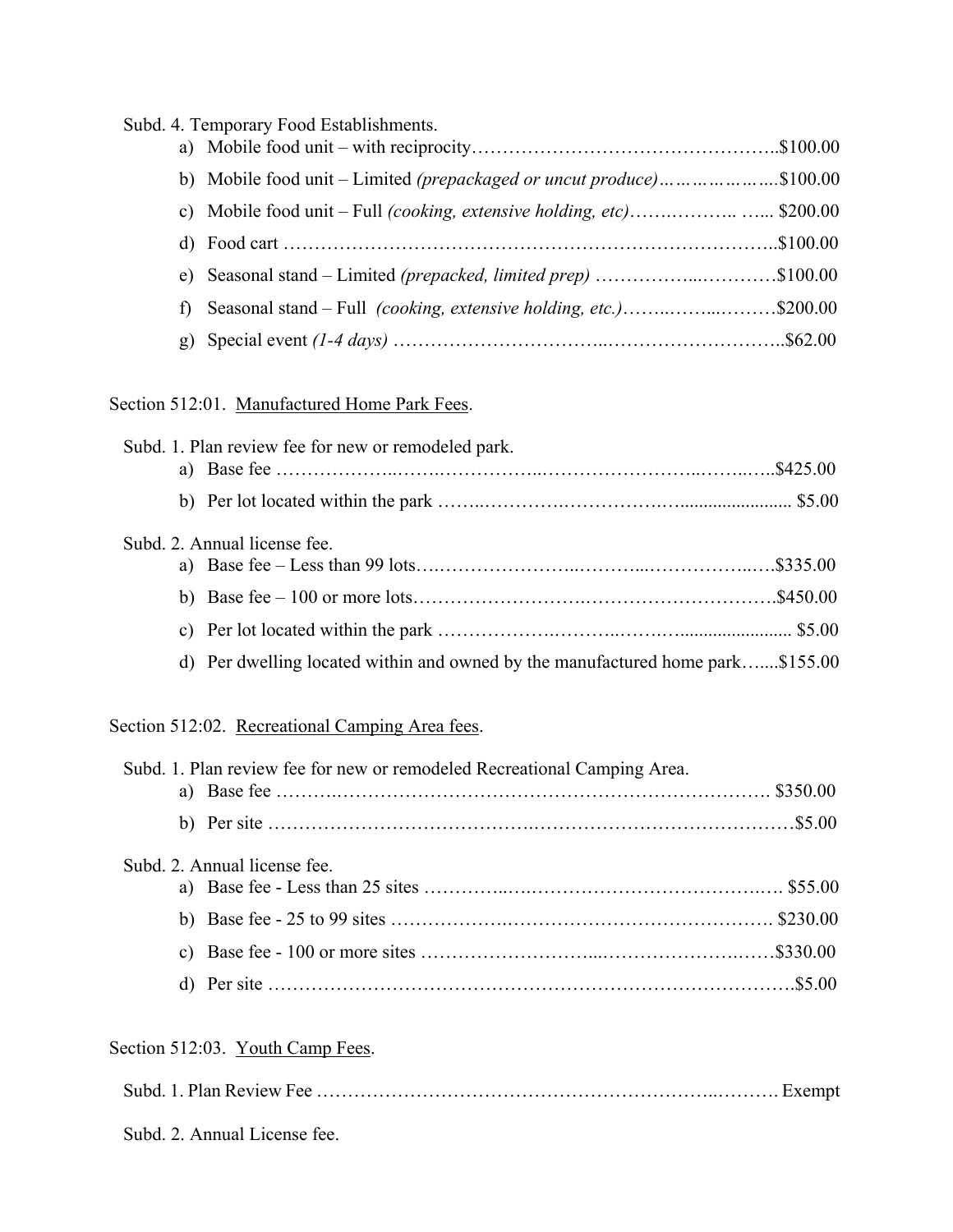# Section 512:04. Lodging Establishment Fees.

| Subd. 1. Hotels, board & lodging facilities (does not include food license) |  |
|-----------------------------------------------------------------------------|--|
|                                                                             |  |
|                                                                             |  |
|                                                                             |  |

Subd. 3. Plan review application fee for new establishments and significant remodels of existing

Subd. 2. Bed & Breakfast with five rooms or less *(includes food license)*………………\$224.00

facilities……………………………………an amount equal to annual un-prorated license fee

Section 512:05. Pro-rating Annual Fees. Pro-rating will be allowed for food and lodging establishments except for seasonal stands, food carts, vending machines, food vehicles, as follows: a) License for less than 3 months..…… …….……………………….50% of annual fee

b) License for 3 to 6 months…………………………………….……75% of annual fee

Section 512:06. Public Swimming Pool Fees.

Subd. 1. Public swimming pool license – per pool *(Year-round or seasonal operation)…….*\$264.00

#### Section 512:07. Massage Facility fees.

| Subd. 3. Initial plan review and investigation fee for Therapeutic Massage Establishment License: |
|---------------------------------------------------------------------------------------------------|
|                                                                                                   |
|                                                                                                   |
|                                                                                                   |

#### Section 512:08. Animal Control fees.

Subd. 1. Dog Licenses, Kennels, Animal Registration, and Permit Fees. Annual licenses, permits and registrations are effective June 1 or date of issuance (whichever is later) to May 31.

- a) All spayed or neutered dogs over 6 months, male and female.....................\$12.00
- b) All unspayed or unneutered dogs, male and female……………………………..\$29.00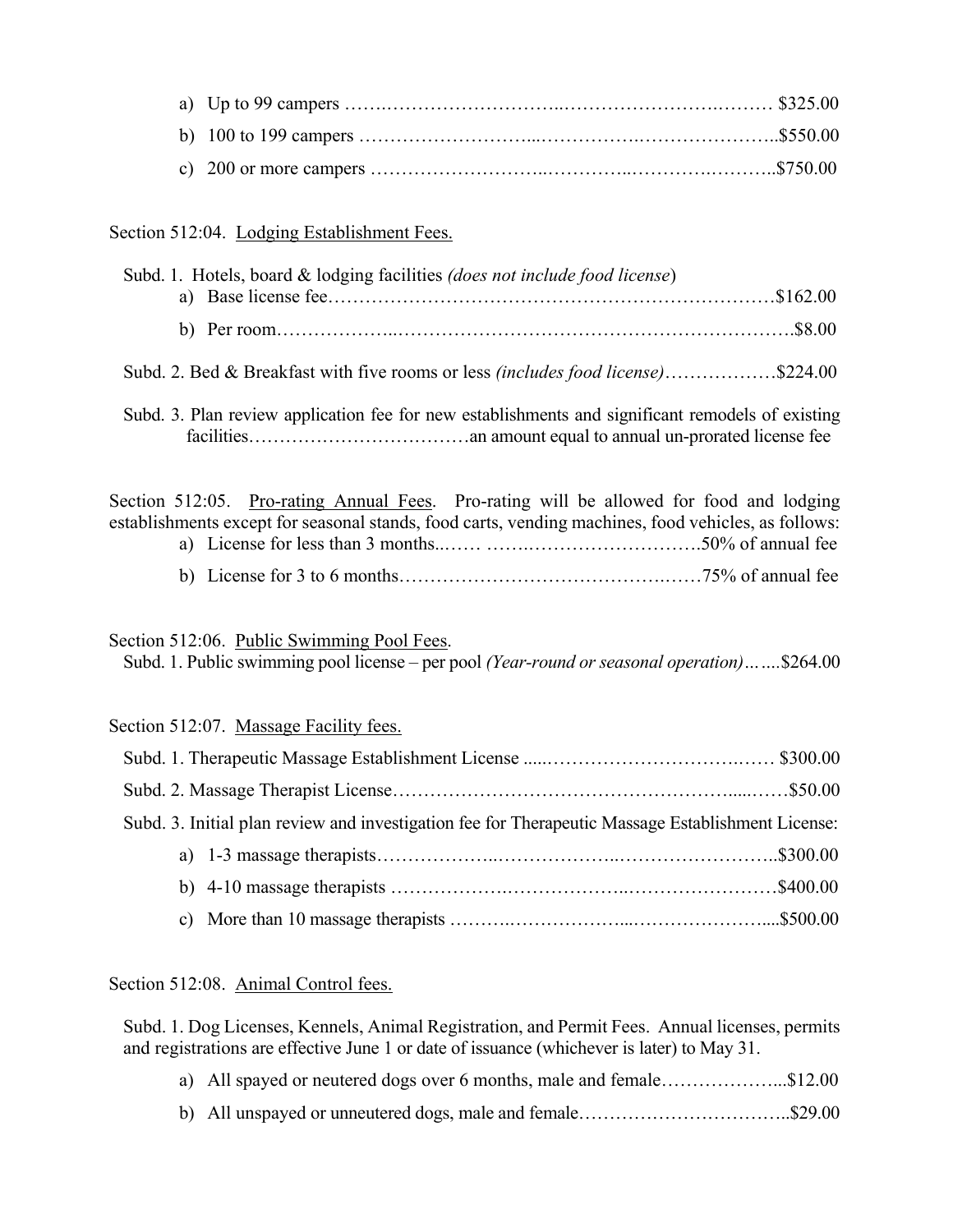| c)           |                                                                                                                                        |
|--------------|----------------------------------------------------------------------------------------------------------------------------------------|
| d)           |                                                                                                                                        |
| e)           | Dog kennel license:                                                                                                                    |
|              | $i$ .                                                                                                                                  |
|              | $\overline{11}$ .                                                                                                                      |
| f)           |                                                                                                                                        |
| g)           | Multiple Animal Permit                                                                                                                 |
|              | i.                                                                                                                                     |
|              | $\dddot{\mathbf{i}}$                                                                                                                   |
| a)           | Subd. 2. Non-domestic animal permit fee (circuses, petting zoos, etc.)<br>Per non-domestic animal per event\$25.00 maximum of \$400.00 |
| a)           | Subd. 3. Impound and Boarding Fees:                                                                                                    |
|              |                                                                                                                                        |
| c)           |                                                                                                                                        |
| d)           |                                                                                                                                        |
|              |                                                                                                                                        |
|              | Subd. 4. St. Cloud Animal Shelter Fees.                                                                                                |
|              | Adoption fees (not to exceed):                                                                                                         |
| a)           |                                                                                                                                        |
| b)           |                                                                                                                                        |
| c)           |                                                                                                                                        |
| d)           |                                                                                                                                        |
| e)           |                                                                                                                                        |
| f)           |                                                                                                                                        |
| $\mathbf{g}$ |                                                                                                                                        |
| h)           | \$40.00                                                                                                                                |

# Section 512:09. Rental License fees.

Subd. 1. Initial Rental License Application fee

a) Per property (includes one inspection and reinspection)………………………………………\$150.00 *Exception: Newly constructed single family dwellings which have been issued a certificate of occupancy within 12 months preceding application are exempt from this*